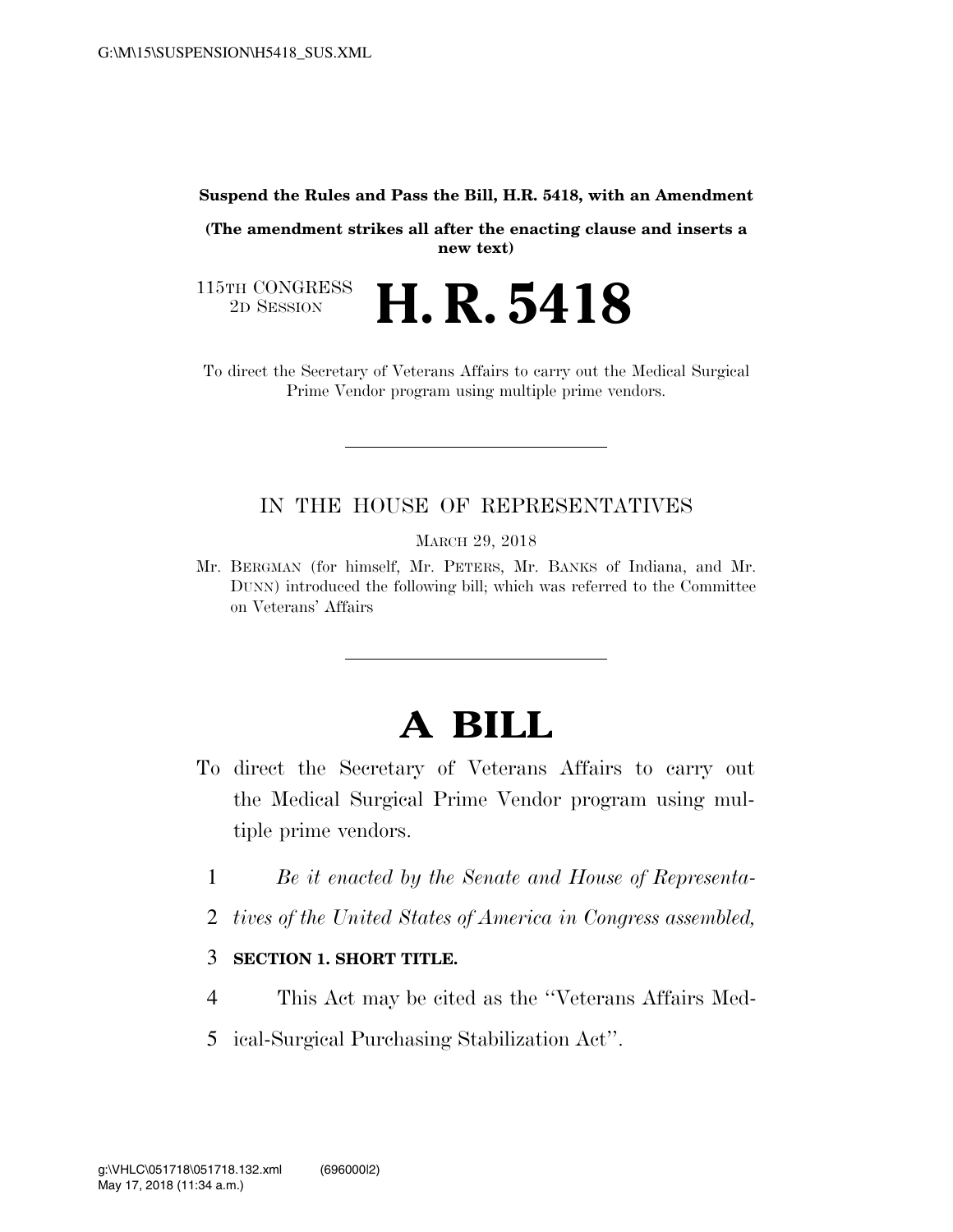## **SEC. 2. MEDICAL SURGICAL PRIME VENDOR PROGRAM.**

 (a) VENDORS.—In procuring certain medical, sur- gical, and dental supplies or laboratory supplies for med- ical centers of the Department of Veterans Affairs, the Secretary of Veterans Affairs shall carry out the Medical Surgical Prime Vendor program, or successor program, in a manner that—

 (1) requires the Secretary to award contracts to multiple regional prime vendors instead of a single nationwide prime vendor; and

 (2) prohibits a prime vendor from solely design-12 ing the formulary of such supplies.

(b) CLINICALLY DRIVEN SOURCING.—

 (1) EXPERTISE.—In carrying out the formulary of supplies under the Medical Surgical Prime Vendor program, or successor program, the Secretary shall ensure that each employee of the Department of Veterans Affairs who conducts formulary analyses or makes decisions with respect to including items on the formulary has medical expertise relevant to the 21 items for which the employee conducts such analyses or makes such decisions.

 (2) LISTS.—Not later than 30 days after the date of the enactment of this Act, and quarterly thereafter with respect to any updates, the Secretary shall submit to the Committees on Veterans' Affairs